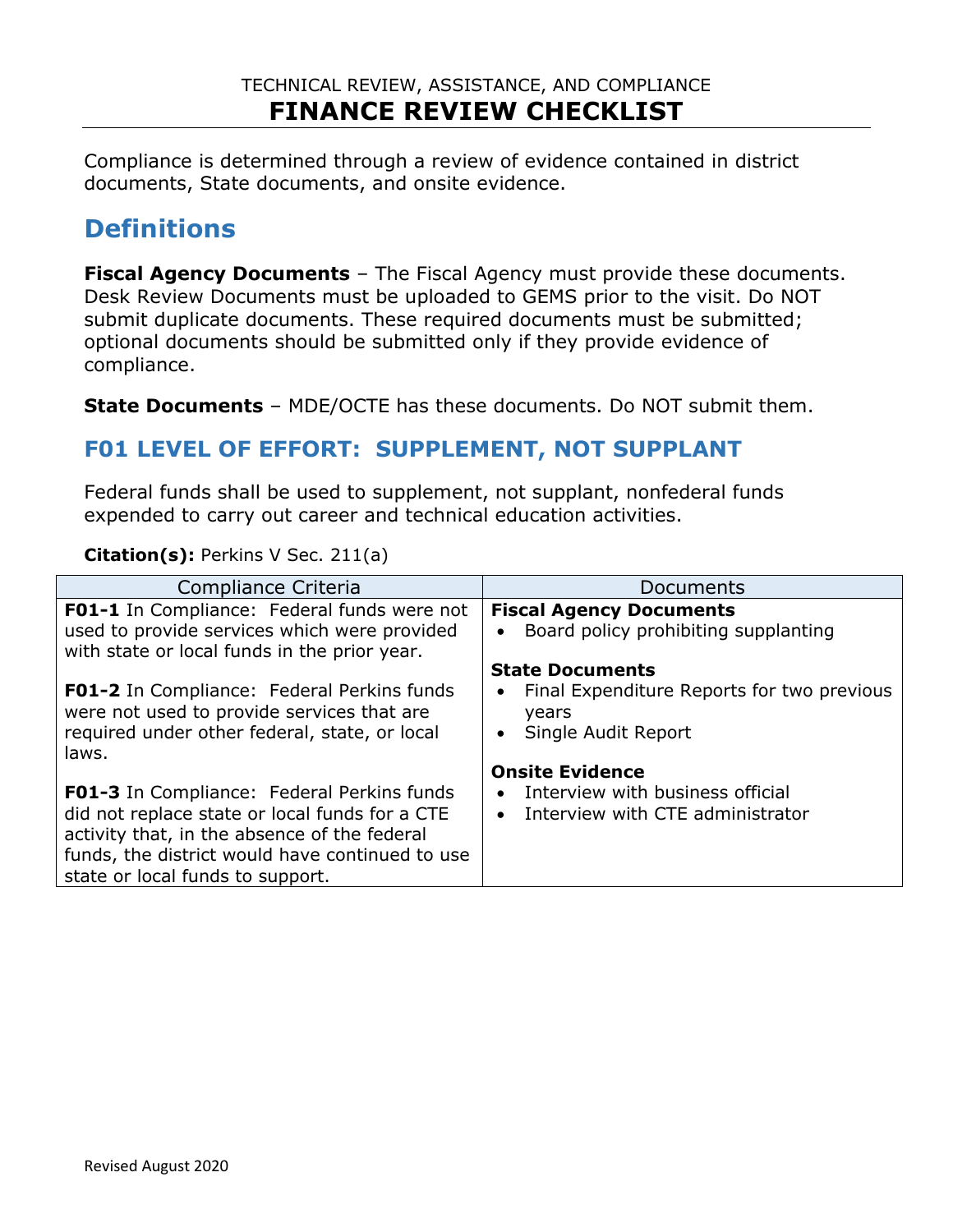### **F02 PROCUREMENT**

Recipient maintains a written code of standards of conduct governing the performance of its employees engaged in the award or administration of contracts; and maintains records sufficient to detail the history of a procurement transaction; and procurement procedures provide for full and open competition to the extent practicable, and no contract is made with a vendor that has been suspended or debarred.

**Citation(s)** Uniform Guidance (UG) 2 CFR Part 200.112, 200.212,200.317-200.326, EDGAR 75.524 & 75.525

| Compliance Criteria                                                                                                                                                                                                                          | Documents                                                                                                                                                                                                                                                              |
|----------------------------------------------------------------------------------------------------------------------------------------------------------------------------------------------------------------------------------------------|------------------------------------------------------------------------------------------------------------------------------------------------------------------------------------------------------------------------------------------------------------------------|
| F02-1 In Compliance: Board policy prohibits<br>direct financial benefit to any employee or<br>affiliate.                                                                                                                                     | <b>Fiscal Agency Documents</b><br>Procurement/purchasing policies and<br>procedure<br>Board-approved Conflict of Interest<br>$\bullet$                                                                                                                                 |
| F02-2 In Compliance: Board policy prohibits<br>participating by any employee, officer, or<br>agent in the selection, or in the award of, any<br>contracted supported by federal if a conflict of<br>interest, real or apparent, is involved. | policy for all employees<br>Employee-signed copies of<br>$\circ$<br>Conflict of Interest is<br>recommended<br>Signed by employee on<br>$\blacksquare$<br>annual basis is<br>recommended.<br>If there are no signed<br>copies, then the region<br>should be prepared to |
| F02-3 In Compliance: Records provide<br>sufficient detail to determine proper<br>procurement procedures were followed and<br>costs were allowable.                                                                                           |                                                                                                                                                                                                                                                                        |
| F02-4 In Compliance: Procurement policy<br>and/or procedures differentiate between items<br>that require a competitive bid and those that<br>do not cost more than the threshold (i.e.,<br>small purchases).                                 | explain how they make<br>employees aware of this<br>requirement and how<br>employees are given the<br>opportunity annually to<br>disclose potential Conflicts                                                                                                          |
| <b>F02-5</b> In Compliance: Purchasing procedures<br>ensure full and open competition, to the extent<br>practicable.                                                                                                                         | of Interest.<br>Evidence that the <b>System for Award</b><br>Management (www.sam.gov) was<br>checked.                                                                                                                                                                  |
| F02-6 In Compliance: Procurement<br>procedures ensure that no contract is made to<br>a suspended or debarred vendor.                                                                                                                         | • Vendor list detailing status and date<br>SAM was checked.                                                                                                                                                                                                            |
|                                                                                                                                                                                                                                              | <b>State Documents</b><br>• Final Expenditure Reports previous year<br>Single Audit Report<br>MDE Competitive Bid Threshold Memo                                                                                                                                       |
|                                                                                                                                                                                                                                              | <b>Onsite Evidence</b><br>Interview with business official<br>Interview with CTE administrator                                                                                                                                                                         |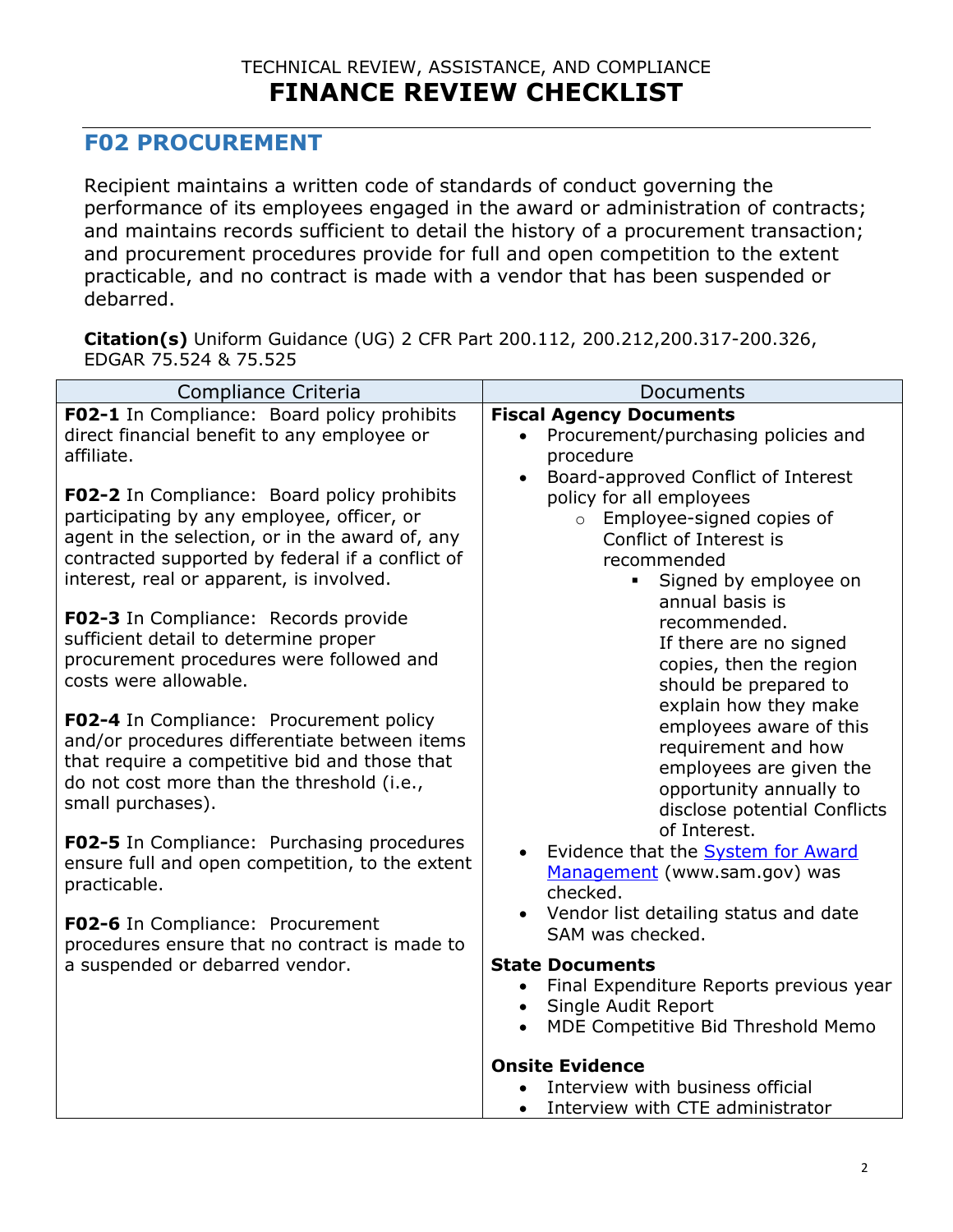## **F03 EXPENDITURE REVIEW**

Fiscal control and fund accounting policies and procedures ensure proper expenditure of and accounting for federal and nonfederal funds expended for career and technical education.

**Citation(s)**: EDGAR 75.702, UG CFR 200.302, 200.303, & 200.305

| Compliance Criteria                                                                                                                                                                                                 | Documents                                                                                                                                                                                                                             |
|---------------------------------------------------------------------------------------------------------------------------------------------------------------------------------------------------------------------|---------------------------------------------------------------------------------------------------------------------------------------------------------------------------------------------------------------------------------------|
| F03-1 In Compliance: Federal grant                                                                                                                                                                                  | <b>Fiscal Agency Documents</b>                                                                                                                                                                                                        |
| expenditures were made according to the<br>approved budget                                                                                                                                                          | Chart of Accounts (COA) (or equivalent)<br>$\bullet$<br>that defines accounting codes used in<br>General Ledger (GL).                                                                                                                 |
| F03-2 In Compliance: Federal grant<br>expenditures occurred within the grant period.                                                                                                                                | GL summary and transaction details (or<br>$\bullet$<br>equivalent) for federal CTE grant<br>expenditures                                                                                                                              |
| F03-3 In Compliance: The accounting records<br>and supporting documentation demonstrate<br>how the federal funds were spent.                                                                                        | Budget policies and procedures<br>Accounting policies and procedures<br>$\bullet$<br>GL summary and transaction details (or<br>$\bullet$<br>equivalent) for nonfederal                                                                |
| F03-4 In Compliance: The accounting records<br>are sufficient to determine that those federal<br>expenditures were allowable.                                                                                       | expenditures used to support required<br>CTE Perkins grant activities<br>Process, procedures, and forms used to                                                                                                                       |
| <b>F03-5</b> In Compliance: Only nonfederal funds<br>were spent on required activities and the<br>supporting documentation discloses how and<br>when they were spent to accomplish the<br>activity (if applicable). | monitor reimbursements with<br>participating agencies to ensure timely<br>drawdowns.<br>Signed Cooperative Agreements for<br>$\bullet$<br>Designation of Fiscal Agency for ALL<br>participating agencies generating CTE               |
| F03-6 In Compliance: The fiscal agency has<br>procedures to monitor expenditures and<br>reimbursement requests for all participating<br>agencies (if applicable).                                                   | Perkins funds (fiscal agency only)<br><b>State Documents</b><br>Final expenditure reports (NexSys)<br>$\bullet$<br>Single Audit Report<br>$\bullet$                                                                                   |
| F03-7 In Compliance: The fiscal agency<br>minimized the time between making<br>disbursements and drawing down funds from<br>CMS for reimbursement.                                                                  | NexSys reimbursement requests -<br>$\bullet$<br>quarterly is required, monthly is<br>recommended.                                                                                                                                     |
| F03-8 In Compliance: The fiscal agency has<br>appropriately signed Cooperative Agreements<br>for Designation of Fiscal Agency for all<br>participating agencies.                                                    | <b>Onsite Evidence</b><br>Interview with business official<br>$\bullet$<br>Interview with CTE administrator<br>$\bullet$<br>Supporting documentation for selected<br>$\bullet$<br>samples (will be uploaded to GEMS<br>after review). |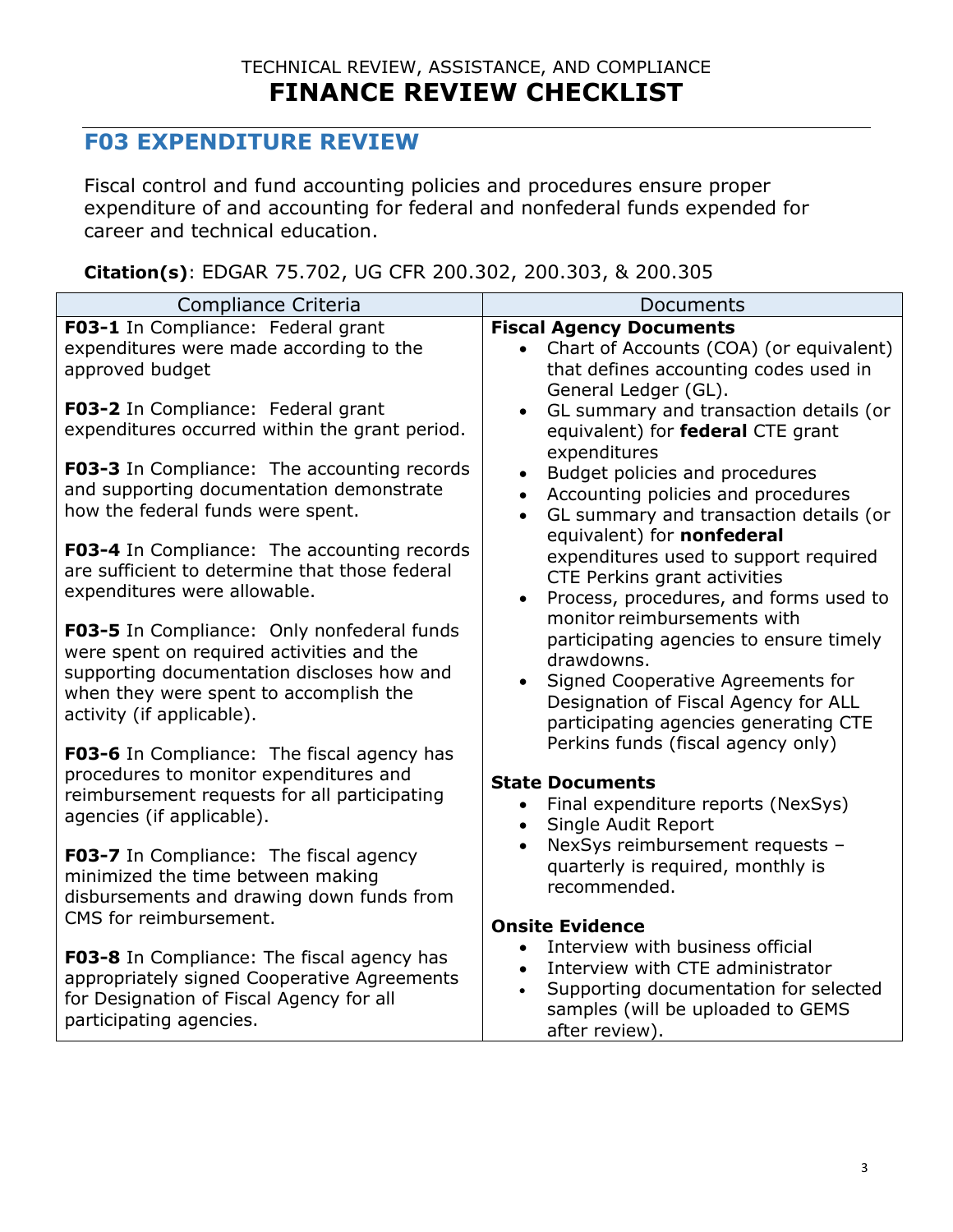# **F04 Compensation – Personal Services**

Employees whose salaries and benefits are paid in whole or in part with federal funds maintain time distribution in accordance with:

**Citation(s):** EDGAR A-21, A-122, UG CFR 200.23, 200.69,200.74, 200.93, 200.201, 200.331(a), 200.331(b), 200.430

| Compliance Criteria                                                                                                                                                                                     | Documents                                                                                                                                                                                                     |
|---------------------------------------------------------------------------------------------------------------------------------------------------------------------------------------------------------|---------------------------------------------------------------------------------------------------------------------------------------------------------------------------------------------------------------|
| F04-1 In Compliance: Employees paid 100%<br>with CTE Perkins funds work solely on<br>allowable career and technical education<br>activities and certify to such at least twice a<br>year.               | <b>Fiscal Agency Documents</b><br>List of employees and titles whose<br>salary and benefits were paid in whole<br>or in part with CTE Perkins funds<br>Payroll ledger<br><b>Written</b> policy and procedures |
| <b>F04-2</b> In Compliance: Employees whose<br>salaries and benefits are paid in part with CTE<br>Perkins funds maintain appropriate time<br>distribution records and/or personnel activity<br>reports. | complying with federal time and effort<br>reporting requirements<br>Semi-annual certifications (100%), is<br>allowable under UGG<br>Reconciliation of actual payroll costs to<br>budgeted amounts             |
| F04-3 In Compliance: Salary and benefits<br>paid were reconciled to budgeted amounts at<br>least on a quarterly basis.<br><b>F04-4</b> In Compliance: Salaries and benefits                             | Split-funded personnel reports showing<br>all activity including non-federal and/or<br>local (Personnel Activity Reports is<br>allowable under UGG)                                                           |
| reported on the Final Expenditure Report agree<br>with the district's general ledger payroll<br>accounts.                                                                                               | <b>State Documents</b><br>Final Expenditure Reports for previous<br>year                                                                                                                                      |
|                                                                                                                                                                                                         | <b>Onsite Evidence</b><br>Interview with business official                                                                                                                                                    |
|                                                                                                                                                                                                         | Interview with CTE administrator                                                                                                                                                                              |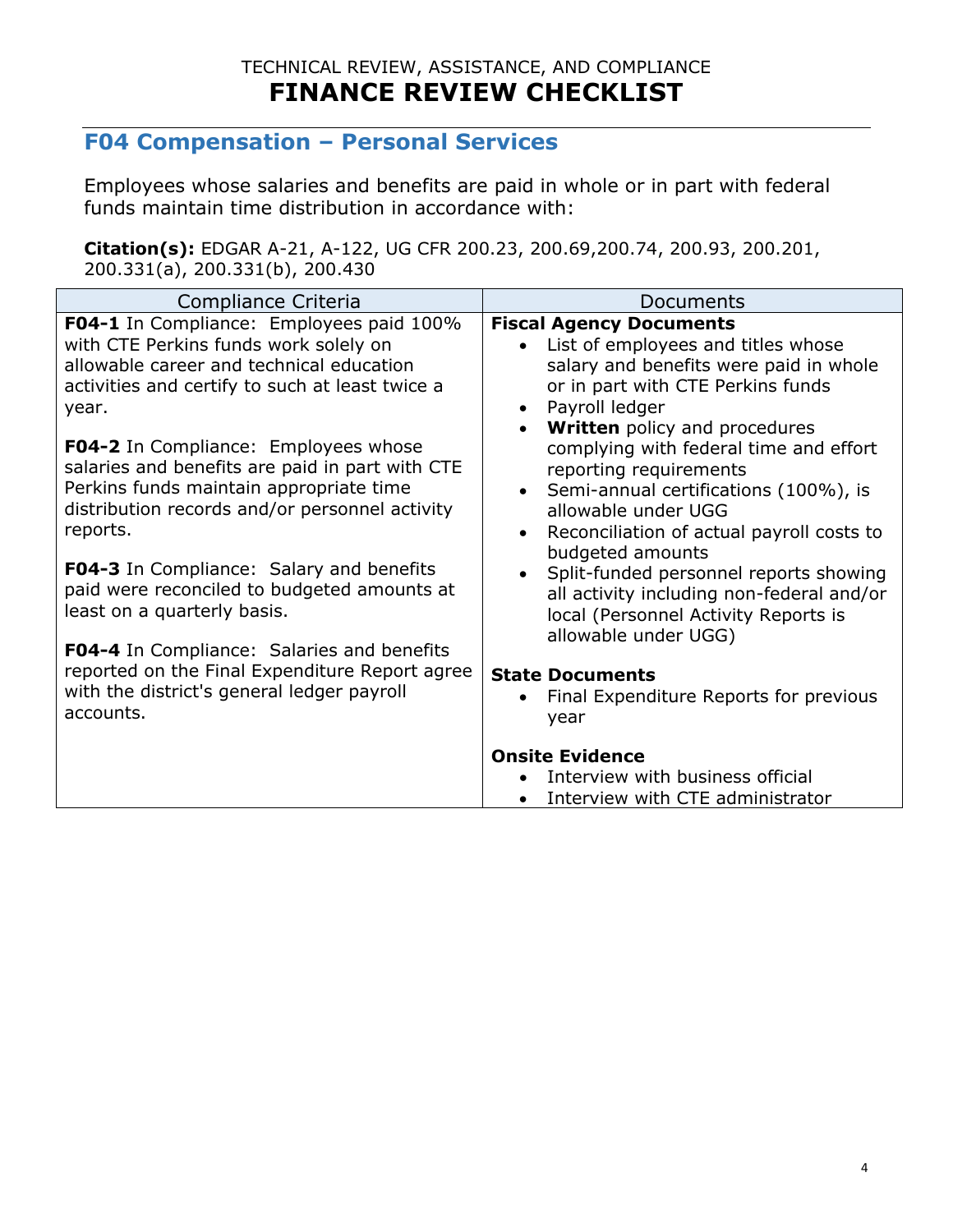### **F05 INVENTORY/ PROPERTY MANAGEMENT**

Prior written approval is required for purchasing equipment for state-approved career and technical education programs. Recipient's inventory management system meets the requirements in EDGAR. Equipment is defined as tangible, nonexpendable property having a useful life of more than one year and an acquisition cost of \$5,000 or more per unit.

**Citation(s):** Perkins Sec. 135. EDGAR 76.618, UG CFR 200.20,200.33, 200.58, 200.62, 200.94, 200.302(b)(4), 200.313, 200.453

| Compliance Criteria                                                                                                                                             | Documents                                                                                                                                                                                              |
|-----------------------------------------------------------------------------------------------------------------------------------------------------------------|--------------------------------------------------------------------------------------------------------------------------------------------------------------------------------------------------------|
| <b>F05-1</b> In Compliance: Written approval was<br>obtained from MDE/OCTE before instructional<br>equipment was purchased.                                     | <b>Fiscal Agency Documents</b><br>Equipment inventory<br>$\bullet$<br>Board policy for capital outlay purchases<br>$\bullet$<br>(if not submitted for F02)                                             |
| F05-2 In Compliance: Equipment purchased<br>with CTE Perkins funds was entered and<br>tracked on the recipient's equipment<br>inventory.                        | Tangible Personal Property policies and<br>$\bullet$<br>procedures (if not submitted in F02)<br>Tangible Personal Property Inventory<br>$\bullet$<br>Management System documentation that<br>includes: |
| F05-3 In Compliance: Board policies and<br>procedures regarding equipment purchases<br>include measures to safeguard the equipment.                             | Item<br>$\circ$<br>Serial # or other ID $#$<br>$\bigcap$<br><b>Funding Source</b><br>$\circ$<br>Location<br>$\bigcirc$                                                                                 |
| F05-4 In Compliance: Board policy and<br>procedures regarding Tangible Personal<br>Property include measures to safeguard such<br>items prone to theft or loss. | Disposition<br>$\circ$<br>Accounting records for instructional<br>$\bullet$<br>equipment purchases                                                                                                     |
|                                                                                                                                                                 | <b>State Documents</b>                                                                                                                                                                                 |
| <b>F05-5</b> In Compliance: Inventory Management<br>System properly tracks non-consumable<br>Tangible Personal Property which may be                            | NexSys Capital Outlay - Approved CTE<br><b>Instructional Expenditures</b>                                                                                                                              |
| prone to theft or loss and demonstrates an                                                                                                                      | <b>Onsite Evidence</b>                                                                                                                                                                                 |
| allocable benefit to the program.                                                                                                                               | Interview with business official<br>Interview with CTE administrator                                                                                                                                   |